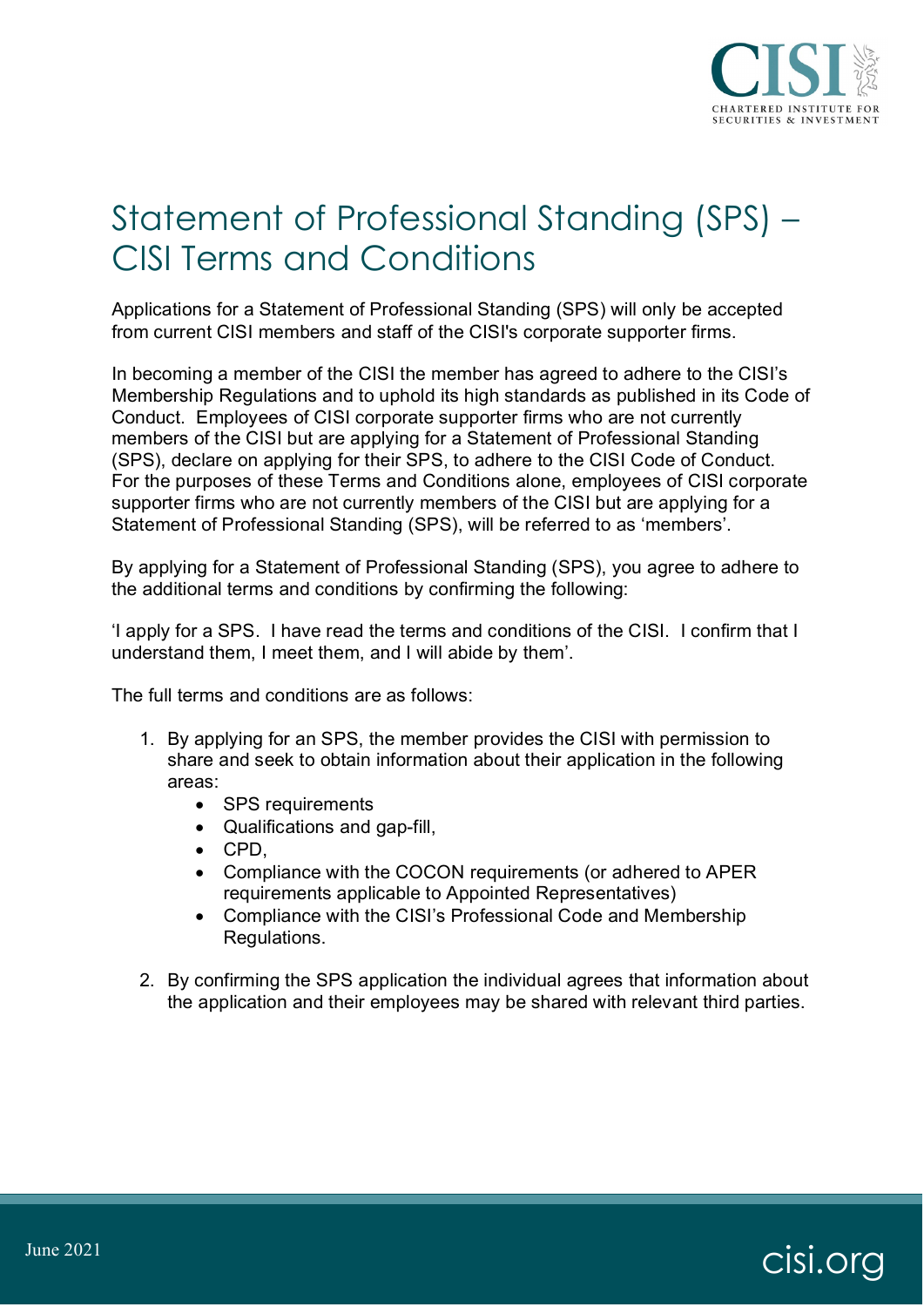

3. Information about the applicant's compliance to SPS criteria will be shared with the UK Regulator the FCA and any subsequent Regulators that have a legal responsibility for SPS. Information regarding members' compliance will also be shared with their employer.

By applying for a SPS the member agrees for any information the CISI considers necessary to be shared in this manner. Examples of where the CISI might share information with the Regulator and / or the members employer include, but are not limited to, achievement of an SPS, conduct issues, complaints, dishonestly obtaining or falsifying qualifications or continuing professional development or a failure to complete appropriate continuing professional development.

- 4. Agree that the UK Regulator the FCA and any subsequent Regulators that have a legal responsibility for SPS may disclose any information provided to them by the CISI to any person or body who the information may be relevant.
- 5. Agree that in order to make decisions about the members compliance to SPS criteria the CISI may seek to obtain information from the member, the members' current and past employer's and / or firms, other Accredited Bodies, providers of gap-fill and / or Continuous Professional Development (CPD), Awarding Organisations / Bodies, qualifications providers and regulator(s). By applying for an SPS the member agrees to the CISI seeking information about them in this manner.
- 6. By confirming the SPS the applicant gives permission to the CISI to be listed on the SPS register, which includes the applicants name, Customer number, FCA number (if applicable), Firm and specialist areas they are covered for.
- 7. As a CISI member, SPS holders or individuals applying for an SPS are required to make the CISI aware of any proposed breaches of the CISI regulations as per 16.1 and 16.2 of the membership regulations before applying for or renewing an SPS.
- 8. The SPS remains the property of the CISI.
- 9. The SPS can be recalled at any time by the CISI.
- 10.The CISI does not have to state the reason for the recall of an SPS but will do so wherever possible.
- 11.Any member wishing to obtain an SPS from the CISI agrees to meet the full requirements of the Retail Distribution Review as stated by the FCA in all relevant documents.

Any member found to have provided false information to the CISI or not adhered to the SPS requirements, will be immediately asked to return their SPS (within 10 working days) and this will result in the commencing of disciplinary action and the notification of all applicable Regulators.

## June 2021 Cisi.org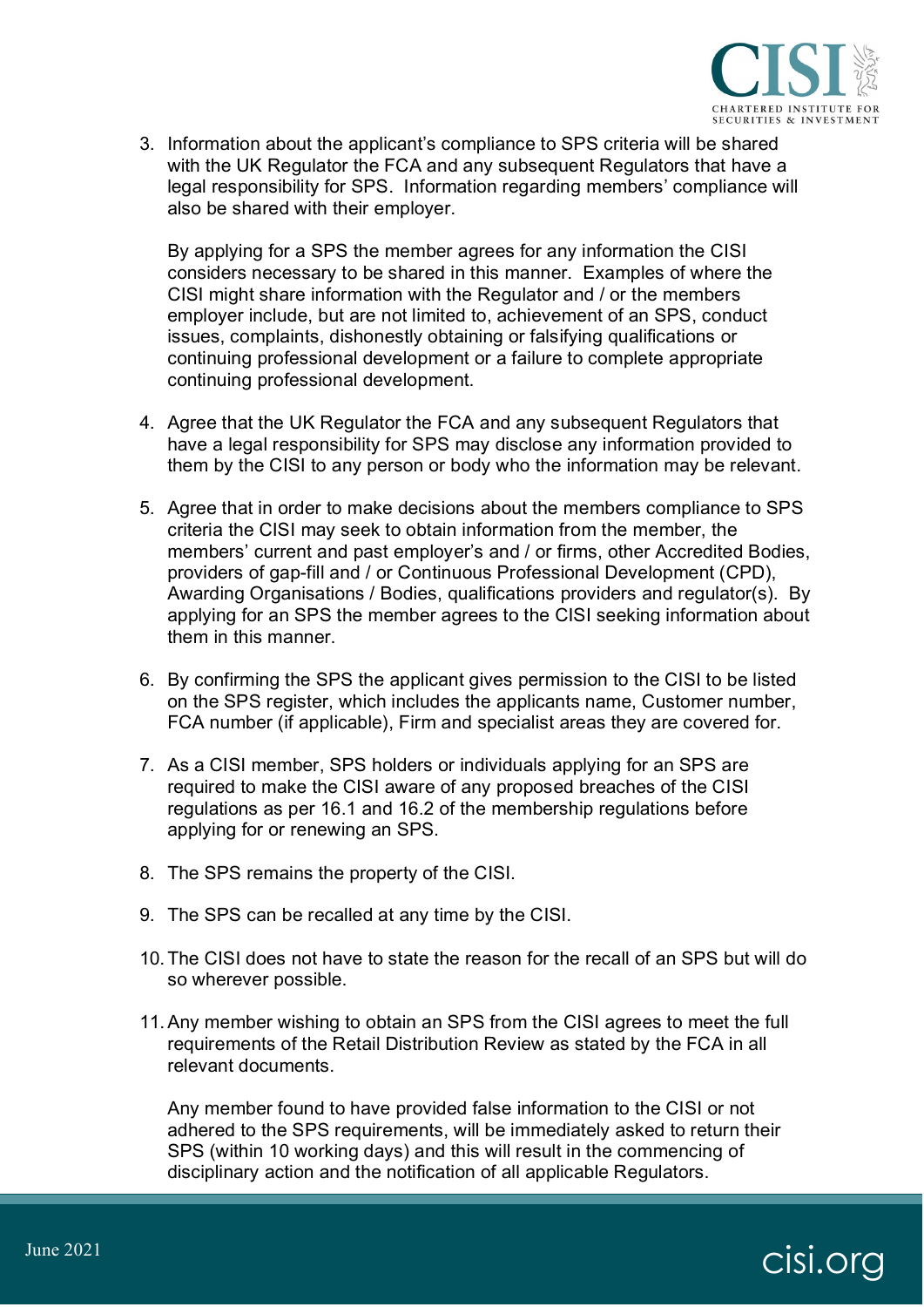

- 12.Failure to return the SPS upon request within 10 working days may result in immediate expulsion from the CISI, the commencing of disciplinary action and the notification of all applicable Regulators.
- 13.Any CISI member is obliged to actively participate and cooperate with any disciplinary hearing.
- 14.Provision of a SPS is not confirmation of compliance for the whole of the period of issue and should not be portrayed as such. Members may have their SPS withdrawn if they are found to have:
	- contravened FCA regulations
	- breached CISI Code of Conduct or Membership regulations
	- been found quilty of a disciplinary offence by the Regulator or CISI or other Accredited Body that warrants the removal of the SPS
	- failed their CPD audit or have failed to produce verifiable evidence to allow their CPD be audited.
- 15.All applicants for SPS agree that they will be subject to selection for auditing of their CPD by the CISI.
- 16. Members selected for audit must provide the CISI with their pack for audit within 35 days of being sent the notification of selection for audit. Failure of a member to produce an audit pack within the timescales will result in the suspension of membership and removal of the SPS (within 10 working days of the Audit fail notification) and this will also result in the notification of all applicable Regulators and employers.
- 17.All CPD records submitted by members to the CISI must meet the CISI's evidence requirements. Failure from a member to provide CPD records containing suitable verifiable evidence within the timescales may result in the removal of the SPS (within 10 working days of the Audit fail notification) and will also result in notification of all applicable Regulators and employers.
- 18.Where the CISI has made the decision to permanently or temporarily withdraw an SPS, due to a member failing to meet the CPD Audit requirements, the CISI will issue an action plan and work with the member detailing what the member needs to provide to comply with the requirements. Members who do not meet the set requirements within the fixed timescale will have their SPS withdrawn and the Regulator will be informed of the withdrawal at the time.

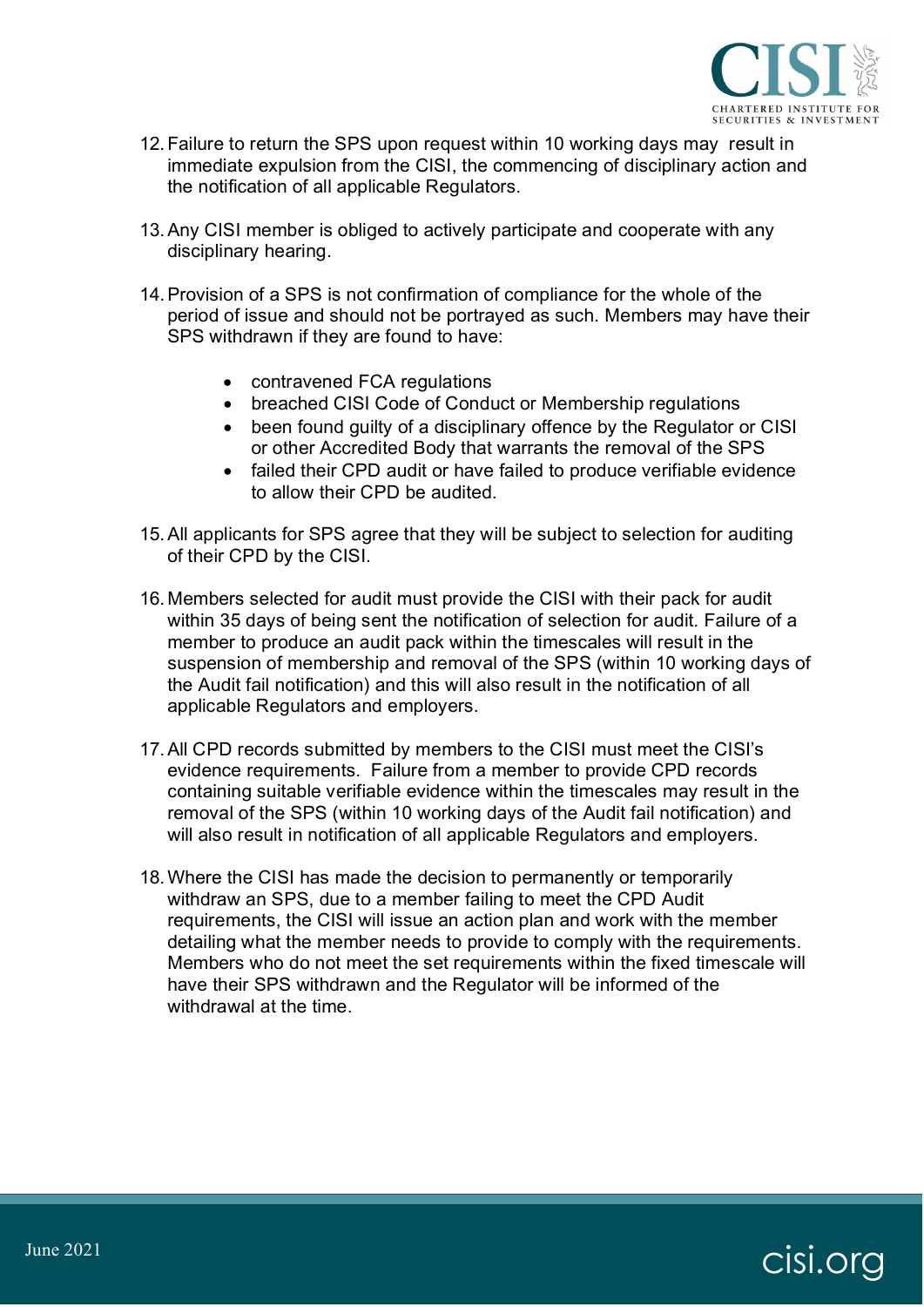

- 19. Members must declare upon application whether they have been previously<sup>x INVESTI</sup> issued with a SPS by another Accredited Body or had their application for an SPS rejected. Where a SPS application has been previously rejected the member must inform the CISI of the reasons for the rejection. By applying to the CISI the member agrees to the CISI obtaining and sharing information about their application with other Accredited Bodies. Where a member has failed to accurately declare this information this will result in their application being null and void or if the SPS has already been issued, in the removal of the SPS (within 10 working days of the CISI been made aware) and this will result in the commencing of disciplinary action and the notification of all applicable Regulators.
- 20.Only a firm is permitted to suspend the requirements of TC 2.1.17R in respect of a retail investment adviser for the period of time during which the retail investment adviser is continuously absent from work, if that absence is due to:
	- maternity, paternity or adoption leave;
	- long-term illness or disability;
	- caring responsibilities for a family member who has a long-term illness or disability; or
	- any other absence allowed in order for the firm to meet its statutory duties in relation to equality and diversity.
- 21.A family member includes a partner, parent, grandparent, sibling or child.
- 22.Where a member has had the requirements of TC 2.1.17R suspended by their firm, the CISI requests that members notify the CISI so that the CISI CPD year can also be suspended. The member will be required to provide the CISI with written notice from their firm of their intention to suspend the CPD requirement, stating the reasons and the dates the suspension covers.